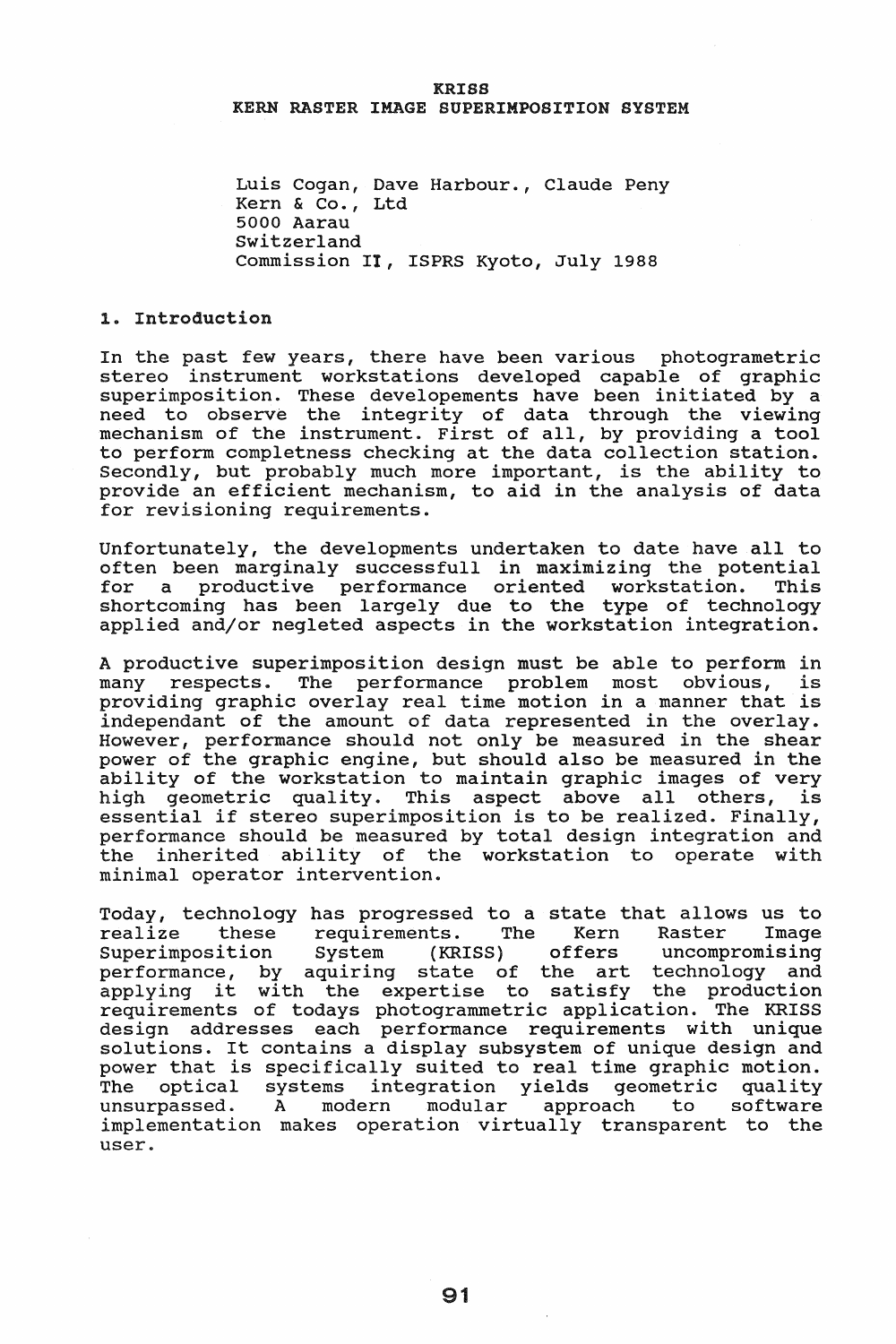## 2. system Overview

KRISS is an optional peripheral designed specifically for the<br>Kern DSR-15 analytic plotter. The DSR-15 with KRISS host Kern DSR-15 analytic plotter. The DSR-15 with KRISS host processor, is a Q-bus MicroVAX operating under MicroVMS.. The KRISS is available in four configurations; stereoscopic viewing with 25 micron resolution, stereoscopic viewing with 50 micron resolution, monoscopic viewing with 25 micron resolution and monoscopic viewing with 50 micron resolution. The KRISS is completly modular in design and can be installed and or upgraded as the system requirements change.

# 2.1. Configuration

System integration was accomplished by expanding the distributed processing architecture of the DSR-15. The'DSR-15 and KRISS are intelligent slave devices to the MicroVAX and perform the dedicated real time processing required in their respective environments. With this distributed approach to<br>processing, the host can maintain functional control of the can maintain functional control of the simultaneous real time tasks while performing the tasks required by the current application.



# Fig 1 DSR-1S with KRISS configuration

communications between the MicroVAX and the KRISS display processor is accomplished over a high speed (two megabyte per second maximum) parallel interface that minimizes loading parallel interface that minimizes loading intervals for archived data. This interface is memory mapped on the MicroVAX side with DMA capability on the display processor side.

The KRISS is linked to the DSR-15 by virtue of four stage plate positional axis encoder signals. These signals provide input to a dedicated position keeping interface resident on the VME bus of the display processor. By establishing a position feedback loop that is independant of the host processor, KRISS is able to maintain accurate instantaneous stage plate information for continuous image registration.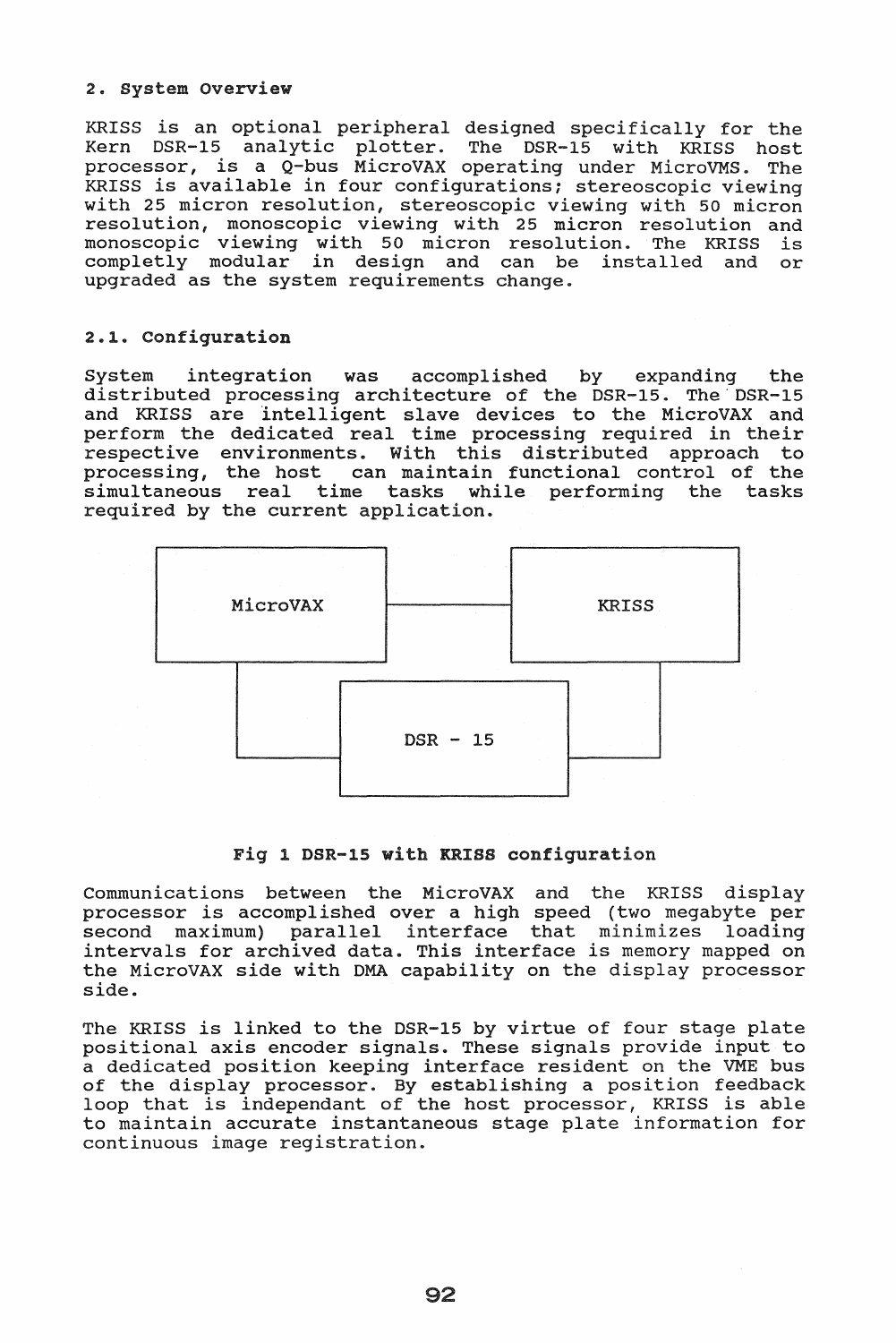#### 2.2. Display Processor

In order to maximize the capacity of the display processors<br>functional capability: communications. real time loop capability; communications, real time loop monitoring, perspective transformation(s) and rasterization are all handled locally. To allow for the maximum flexibility in interfacing with various systems, graphics are recieved by the display processor as vectored data in world coordinates. In addition to this, the display processor maintains a local addition to this, the display processor maintains a local<br>stroke list for the generation of characters and symbols and thereby eliminating the burden of stroke generation from the thereby efficinating the buiden of stroke generation from the<br>host. Each symbol stroke list is optionaly definable by the user to suit their requirements.

The display processor is based on a Motorola 68020 with 68881 floating point coprocessor.. The display processor itself is dual ported onto an auxilIary image bus that is shared'by the image memory and a display generator. Upon receipt of graphic information the display processor will perform the afore mentioned tasks and place the rasterized data into the image memory via the image bus. At that point all image handling is accomplished with minimal intervention on the part of the display processor and is accomplished exclusively on the image bus.



Fig. 2 KRISS block diagram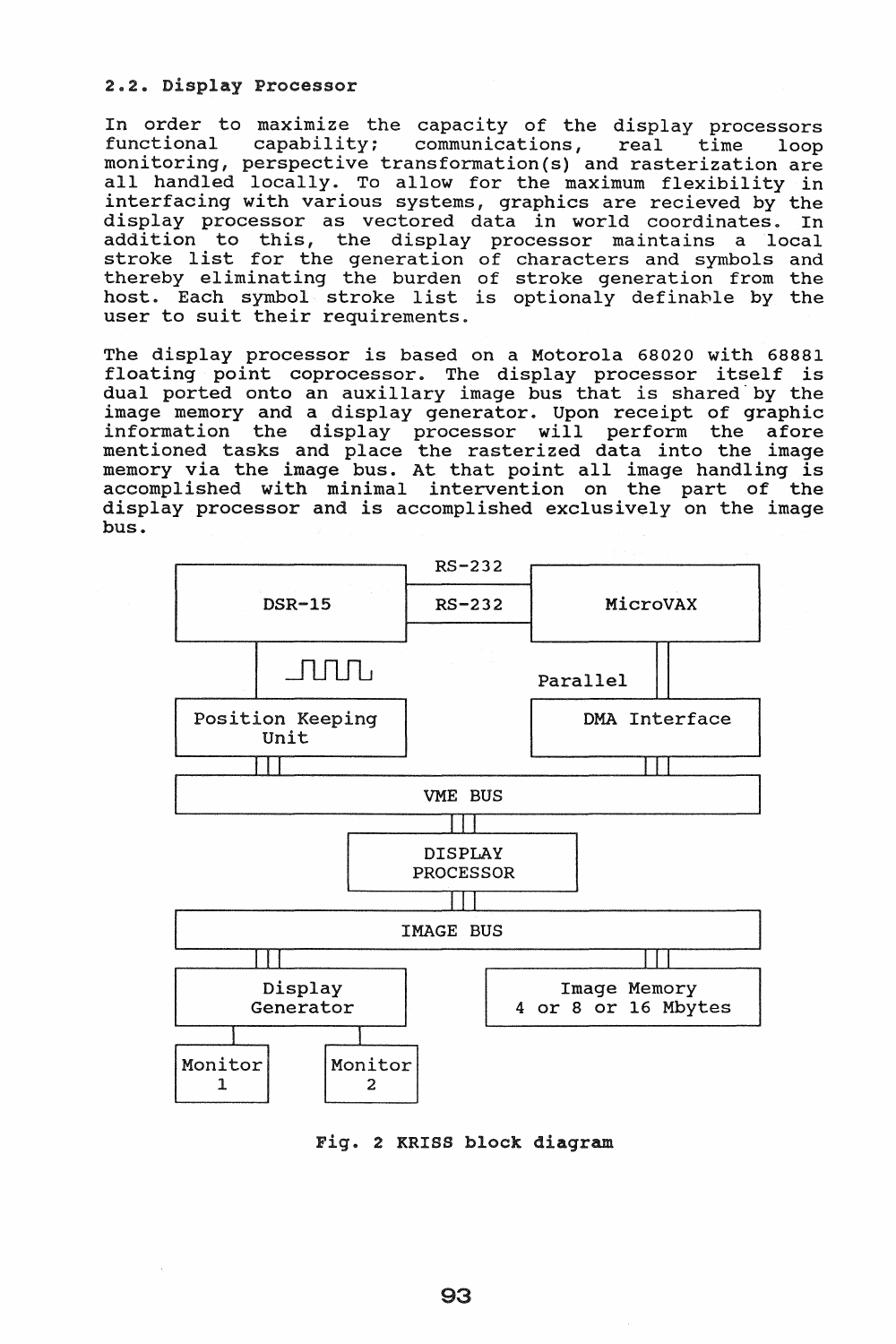### 2.3. Display Subsystem

The concept behind the KRISS display subsystem, is to maintain a raster image of the graphic overlay in physical memory. By virtue of having this graphical image in physical memory the need for repeated data manipulation and/or elaborate faceting techniques is eliminated. Each bit of the lmage memory represents one pixel and is equivalent to a nominal photograph area of 25 or **50** microns square, depending on the memory size option selected.

Image memory is bitmapped into display memory, a two Megabyte frame buffer (per monitor) which is resident on the display generator. The display memory is updated as required at a rate of 60 hertz. In fact, the actual display memory update is initiated by an interupt issued by the display generator on completion of the vertical sweep. The actual area from the display memory used as a viewport for the display monitor(s) is a region of 1024 by 1024 pixels.

The resulting viewport(s) are then displayed on high resolution<br>monochrome monitor(s). These monitors have been manufactured These monitors have been manufactured with flat screens. As there is no screen curvature a very good geometric accuracy thoughout the field of view, is provided to the optical system.

The entire display subsystem can be conceptualized as, a torus display memory in which the viewport for the monitor is allowed to roam around freely. When the viewport is in transit the display memory is being updated as required, from physical image memory, along the boundary no longer required.

| Image Memory |                                  |  |
|--------------|----------------------------------|--|
|              | Display Memory                   |  |
|              | Viewport<br>(monitor<br>display) |  |

Fig. 3 Display subsystem

Figure number 3 depicts the relationship of the image memory with respect to the the display memory and the selected viewport.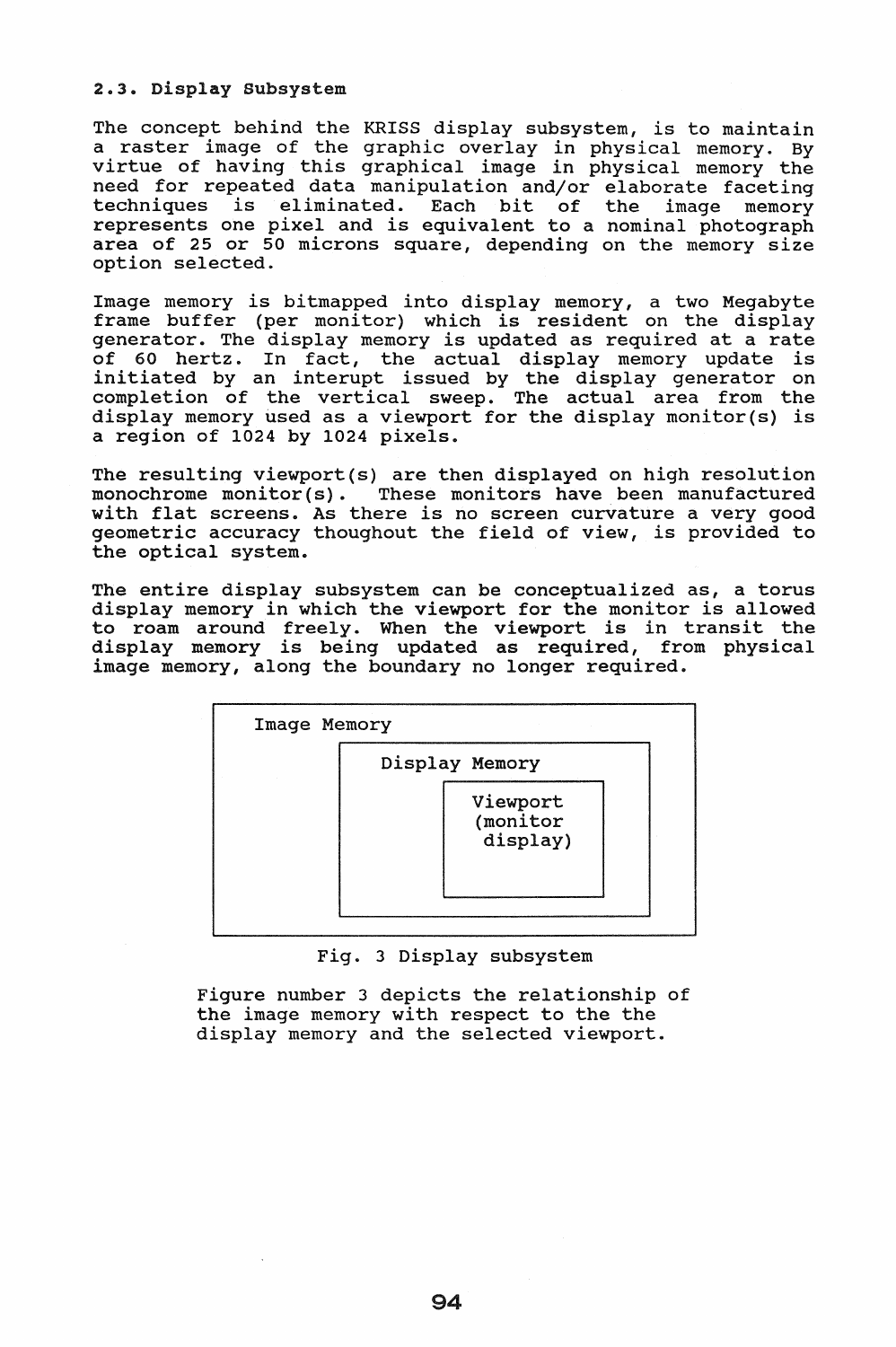## 3. Integration

## 3.1. Optical System

The superior optical system design of the DSR-15 allowed optimum integration of the KRISS subsystem without any major modifications.

This optical design made possible for the image injection to be performed at the front end of the optical system (see fiqure number four). By establishing the image integration at this location in the optical system a superior image geometry was realized.

Furthermore, all optical adjustments and zoom are applied after image integration, and thereby influence both images equally. This simple design integration aspect eliminates the need for repetitious image fitting and registration on the part of the operator.



Fig. 4 optical Path with KRISS